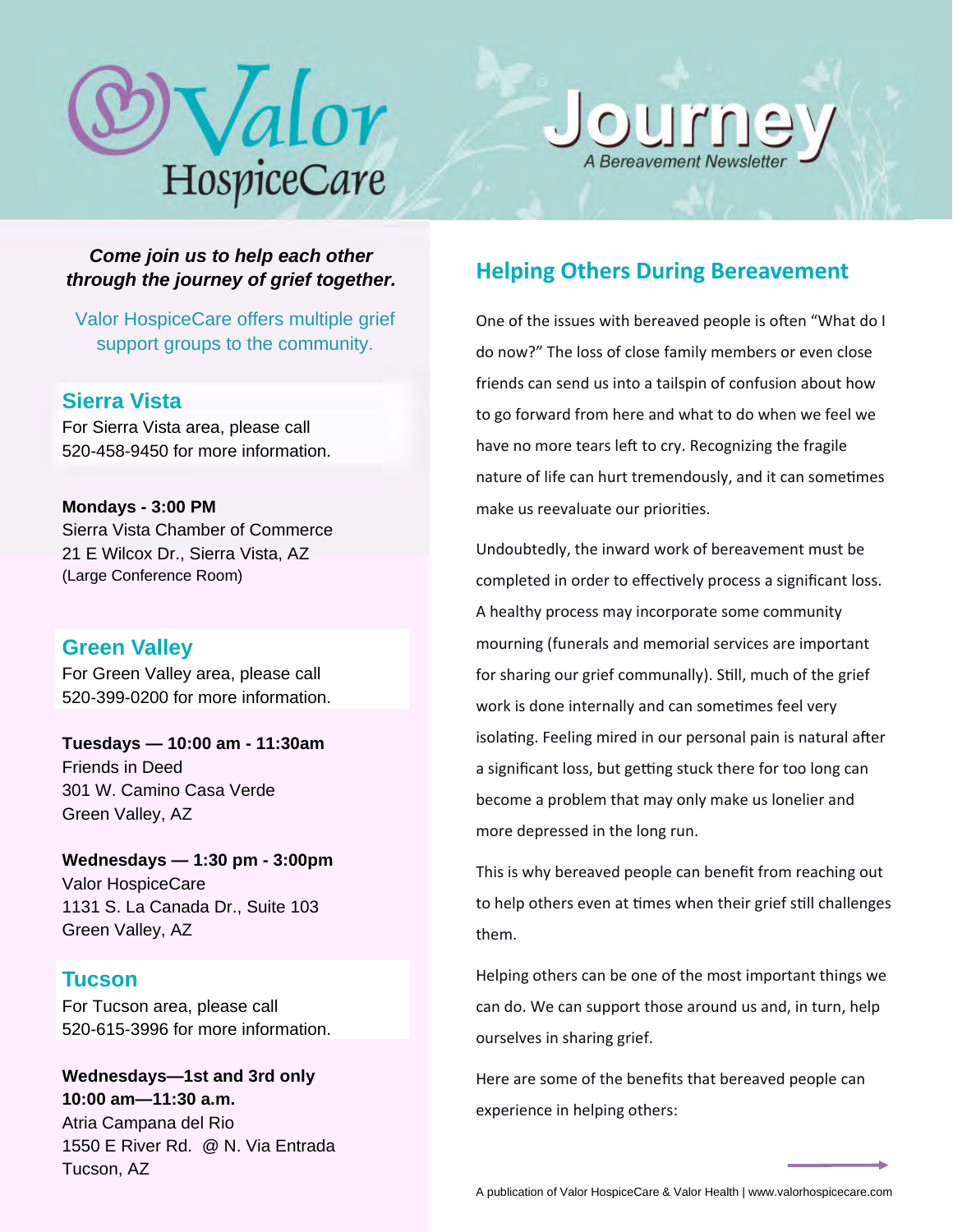#### **Helping Others During Bereavement continued**

#### **1) It can help us gain a sense of purpose.**

For those who are utterly bewildered by their enormous loss, reaching out to others in need can make life feel worth living again. We all need to feel valuable and necessary, and it can be hard to feel that way if you've lost one of the people who made you feel the most valued and needed. But many others would benefit from your care and concern; reaching out to them can help you feel appreciated and give you a renewed sense of purpose.

Furthermore, people who do good things for others may forgive themselves for mistakes and feel better about themselves.

#### **2) It can help with overcoming loneliness.**

People who are helping others tend not to be as lonely because they develop a sense of community. Being consistently isolated from others can contribute to

depression and anxiety, contribuƟng to poor overall health. Helen Riess, M.D., author of *The Empathy Effect*, explains, "...we are hardwired to understand other people." Riess concludes that actively engaging in empathy toward others can help combat the negative effects of seclusion and loneliness.

#### **3) It can help give us perspective and gratitude for the things we have.**

We all face losses in this life and sometimes paralyzing ones. But if we spend all our time concentrating on our heartaches, they can become huge and cumbersome to the point of feeling insurmountable.

Helping others who face their own complex challenges can result in developing more gratitude for the blessings we have in our lives. Feeling grateful can strengthen overall feelings of emotional wellness and joy.

Five years ago, I started at Valor HospiceCare as a volunteer with a heart for helping others. In my case, my gratitude to

God for helping me through my own grief (the death of my first wife from health complications) fueled my passion for helping others. I would never have guessed that my painful grief journey would one day be transformed into a rewarding career as a bereavement professional. I stand as a personal witness to the truth that, in helping others, you can help yourself as well. Remember the ancient Chinese proverb: *A journey of a thousand miles begins with a single step.* 

*May you find the courage to take that first tentaƟve but extraordinary step.* 



#### *Written by:*

**Tyler Henry, M.A.** Bereavement Care **Coordinator** 

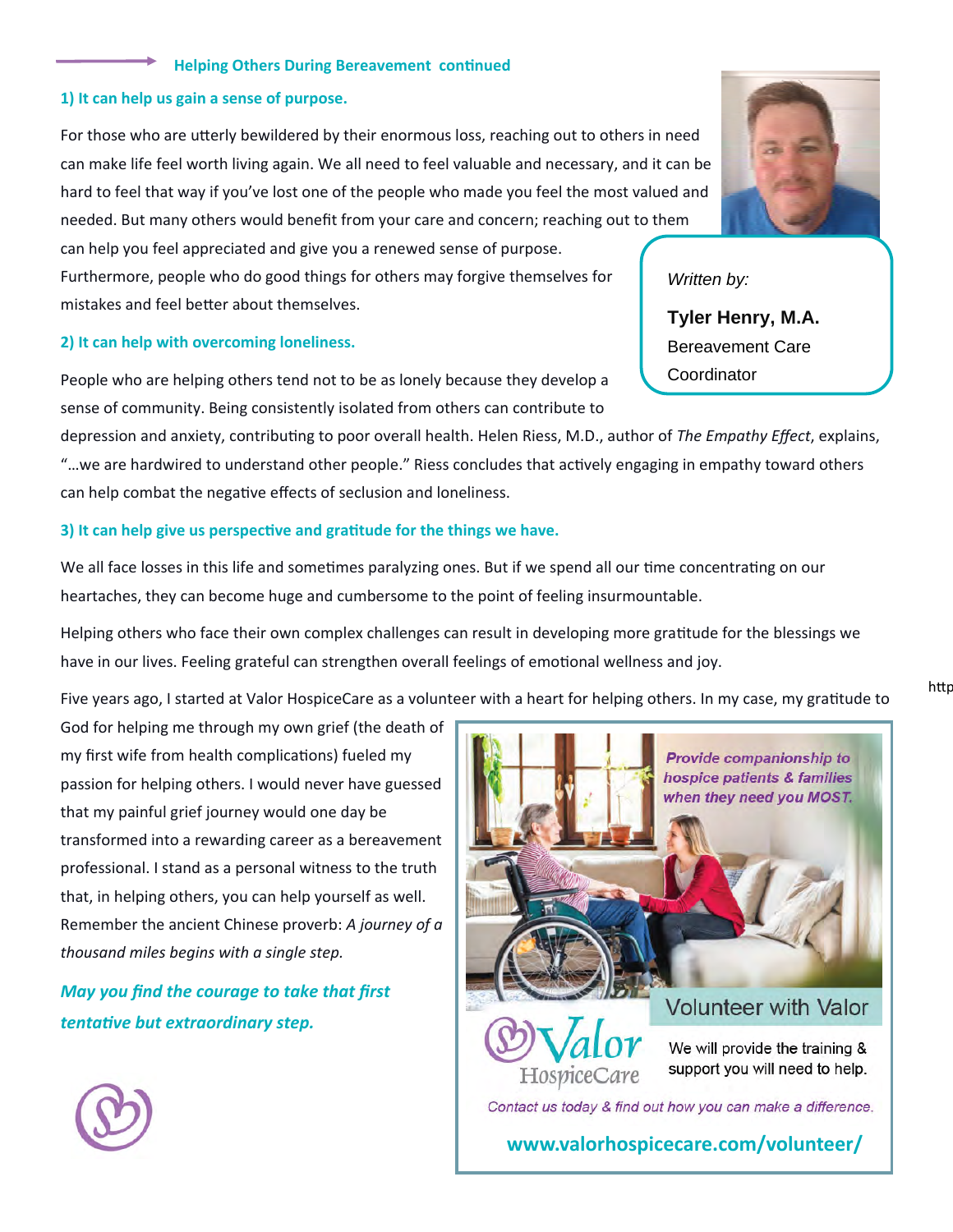

## **Grief is usually the result of a loss.**

Grief can come from the death of a spouse or partner, parent, friend, co-worker, pet, etc. Loss does not necessarily involve physical death. We can lose jobs, change residences, and retire from jobs and volunteer work. As we age, we can lose our ability to engage in familiar and much-loved activities. All of these losses can lead to grief.

## **Are you dealing with loss?**

We will explore our journeys with grief, find comfort with others, and learn how grief can lead us to fuller lives. We can support each other through listening, sharing, and exploring how grief shapes our lives.

## **Can grieving be good?**

"Grieving such losses is important because it allows us to 'free-up' energy that is bound to the lost person, object, or experience - so that we might re-invest that energy elsewhere. Until we grieve effectively we are likely to find reinvesting difficult; a part of us remains tied to the past.

Grieving is not forgetting. Nor is it drowning in tears. Healthy grieving results in an ability to remember the importance of our loss - but with a newfound sense of peace, rather than searing pain." - Washington.edu

## **Grief Support**

Valor HospiceCare's Bereavement Care Coordinator, Ken Plattner, PhD, along with Nancy Eswein, MTS, will be leading the group in discussion. Ken and Nancy provide emotional and spiritual support to our hospice patients, their families and to many grieving community members.

For more information, contact a Valor Bereavement Care Coordinator (520) 615-3996

## **www.valorhospicecare.com**